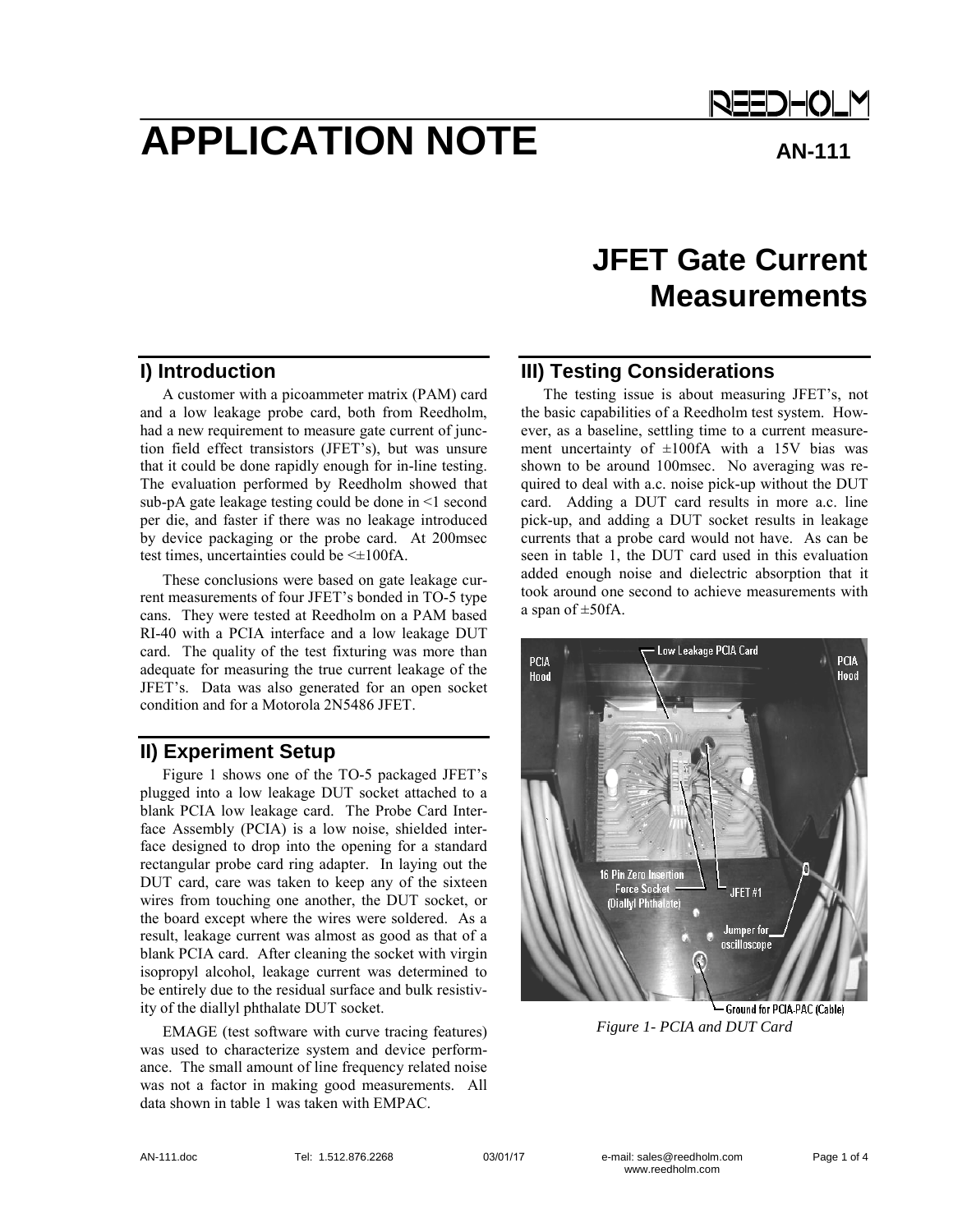#### **A) Alleviating Noise Effects**

Much of the a.c. line pick-up is eliminated through use of an integrating A/D converter. However, the integration is not perfect, so very large a.c. pick-up produces a signal that is too large to be eliminated by the A/D. Since the gate of the JFET's was tied to the TO-5 can, and since current was being measured on the gate, a.c. pick-up was enhanced compared to what it would be with a probe card. In order to bring the digitized peak-to-peak noise down to  $\pm 100$ fA, four readings had to be averaged.

#### **B) Settling Time**

At low currents, the time decay of current within insulators due to voltage steps must be considered. For times beyond a few milliseconds, this decay is largely polarization current, or dielectric absorption (DA).



*Figure 2 - Noise & Settling Time Issues* 

Design of the Reedholm PAM's and low leakage cards virtually eliminates DA compared to the amount of DA found in items such as the diallyl phthalate socket on the DUT card. Furthermore, the JFET packaging had more DA than the socket on the DUT card.

Regardless of the reasons for why it takes longer than expected for current to reach its final value, starting to take data before the current has finished changing will produce inaccurate results.

Figure 2 is an illustration of the visualization that has to be used in setting up test parameters. That is, one has to make sure that the final measurement is not started before the end of the settling time even if one has to use averaging techniques to remove the signal variability.

#### **1) Use of Auto-Ranging for Delay**

If auto-ranging techniques are used, and if one knows that several range changes are going to occur before the final reading is taken (as is the case for currents <90pA), the time required for each range decision can be used to make sure that the minimum settling time has occurred.

Since auto-ranging was used for this evaluation, a very short (10msec) initial EMPAC delay could be used without affecting accuracy.

#### **C) Problems with PAM Overload**

While no damage results to the DUT or PAM due to charge coupling, low current measurements are often compromised by charge coupling through the DUT. Figure 3 is a simplified schematic of the front end of the Reedholm PAM (along with the DUT and the bias source). Other low current instruments, including electrometers, are similarly configured. Feedback resistors have to be very high value to convert small currents to reasonable voltage levels, and feedback capacitors have to be small as possible to minimize test times. For example, the 5pF capacitor and the  $1 \text{G}\Omega$  resistor in figure 3 for the 100pA and 1nA ranges produce a time constant of five milliseconds. That is quite slow given the bandwidth of the op amp being used.

#### **1) Amplifier Saturation**

Since the amplifier uses  $\pm 15V$  supplies, any input signal that forces the amplifier output to within a volt or two of the 15V supplies causes saturation in the amplifier and produces a relatively long recovery time (several seconds) after saturation. In order to have short test times when measuring low currents, one needs to make sure that test conditions do not cause the PAM amplifier to saturate. That takes some care, and is not simply a matter of minimizing the current being measured—charge coupling must be considered.



*Figure 3 - Simplified Test Schematic* 

#### **2) Charge Coupling from DUT**

On the most sensitive range, gate-to-drain and gateto-source capacitances couple the 15V test signal edge directly to the amplifier. The only thing that keeps the amplifier from saturating is the 5pF feedback capacitor. As the feedback string provides a gain of 10, and as the amplifier output is limited to 15V, saturation happens when the combined gate capacitance  $(Cgs + Cgd)$  approaches 0.5pF.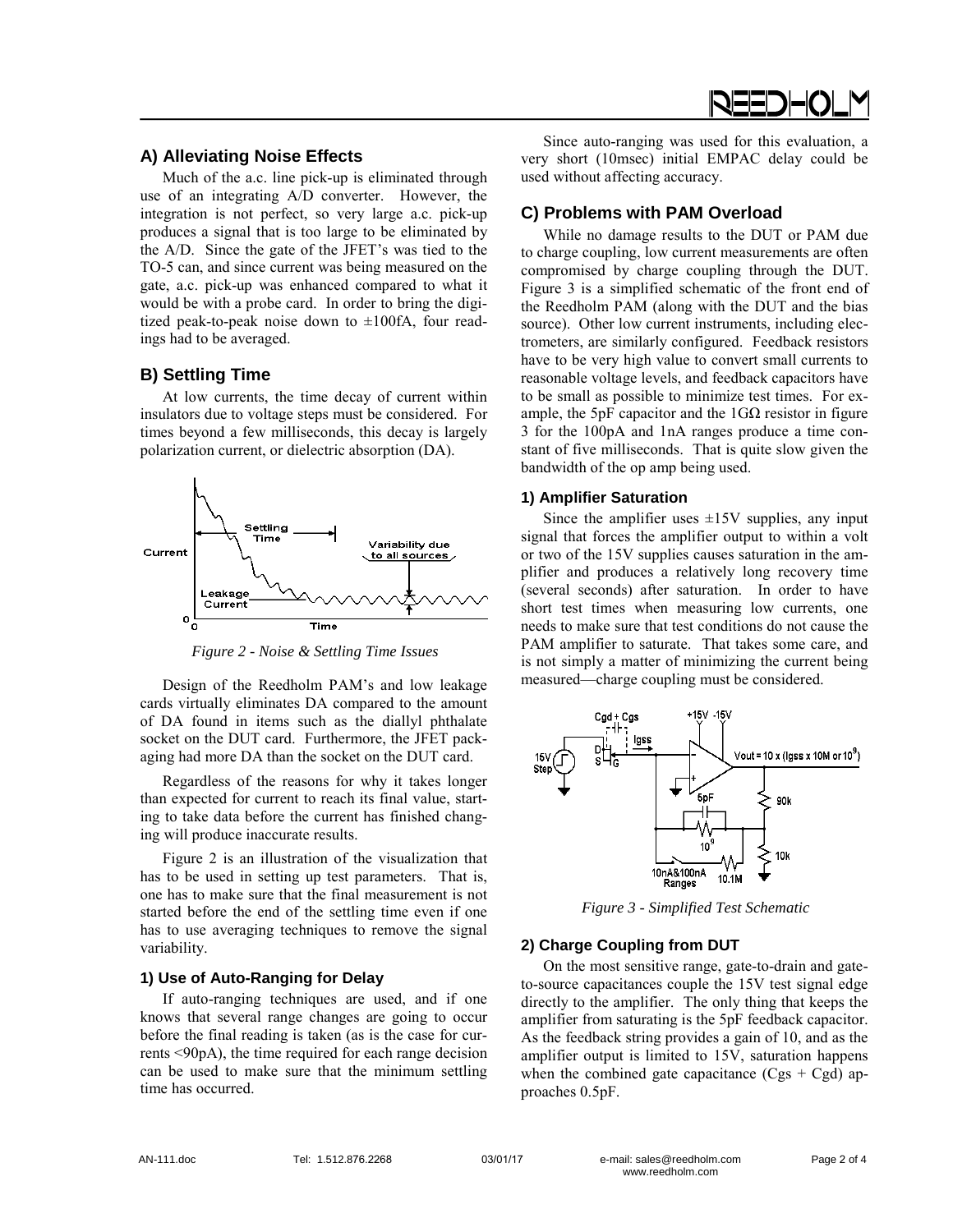

#### **3) Additional Charge Coupling**

On the practical side, there is capacitive coupling from the DUT card and matrix to the gate pin as well as from the gate capacitance. Thus, the gate capacitance budget needs to be much lower than 0.5pF. In the open socket condition, overload did not happen on the most sensitive (100pA) range, but the large impulse resulting from the 15V test signal step implied a fringing capacitance of 0.3pF.

#### **4) Preventing Overload**

These three methods are useful in preventing overload of the PAM.

- Use smaller steps in reaching the 15V test level. Each step has to have enough delay to allow the 5pF capacitor to discharge before the next step.
- Use a much lower current for current limiting  $( $6nA$ ) so that the maximum coupling current is$ kept <1nA. This works because the current used for the power supply must charge the system capacitance of around 300pF.
- Start measurements on a higher range and permit auto-ranging down to the lowest current range. As one can see in figure 3, the 10nA and 100nA ranges use a 10MΩ instead of a 1GΩ feedback resistor. As a result, the amplifier never saturated (for the case of this evaluation).

## **IV) Test Method**

#### **A) Start on the 100nA Range**

For this evaluation, the auto-ranging scheme was used to eliminate PAM saturation. Data was taken starting on the 100nA range, but the 10nA range would have worked as well. Doing so would have produced test times approximately 200 milliseconds faster than shown in table 1.

#### **B) Range of Devices Tested**

A summary of the test results is shown in table 1. As there were some problems achieving the wafer level gate leakage currents taken by the customer using a bench electrometer and individual micro-probes, data was also taken open socket and with a plastic packaged Motorola 2N5486 JFET. A 10MΩ oscilloscope probe was connected directly to the drain to monitor test and timing conditions.

#### **C) Timing Results and Test Conditions**

EMPAC is a test plan creation and editing package that permits timing of individual tests through use of the  $\langle A|t \rangle \langle F2 \rangle$  function key combination. In addition to calculating test times, the  $\langle A|t \rangle \langle F2 \rangle$  combination generates average, minimum, maximum, and standard deviation when a test is put into a looping mode. All four data types are provided in the first four rows of table 1. The tests that generated the data took an average of 1.1 seconds under these conditions:

- Drain, source, and oscilloscope pins were shorted together and biased at 15V.
- There was an initial 10msec delay before averaging four readings using the PAM.
- Autoranging started on the 100nA range.
- Loops of five tests were run.

The fifth row in table 1 shows the asymptotic current that is reached with very long test times (17sec). Since the open socket current is effectively zero, the other results are true leakage currents.

| <b>Test Time</b> | <b>Data</b><br><b>Type</b> | <b>Open DUT</b><br><b>Socket</b> | 2N5486 | <b>DUT1</b> |         | <b>DUT 2</b> | <b>DUT3</b> | <b>DUT4</b> |
|------------------|----------------------------|----------------------------------|--------|-------------|---------|--------------|-------------|-------------|
| (seconds)        |                            |                                  |        | Initial     | Cleaned |              |             |             |
| 1.1              | Average                    | 32.5                             | 508    | 1100        | 665     | 895          | 3300        | 3080        |
|                  | Minimum                    | 0                                | 438    | 763         | 550     | 763          | 2850        | 2713        |
|                  | Maximum                    | 100                              | 613    | 1738        | 913     | 1200         | 4088        | 3838        |
|                  | Std Dev.                   | 40                               | 69     | 396         | 145     | 178          | 499         | 449         |
| 17.0             | Average                    | 13                               | 363    | N/A         | 363     | 525          | 1988        | 1925        |

*Table 1 - Measured Currents in femto-amperes*